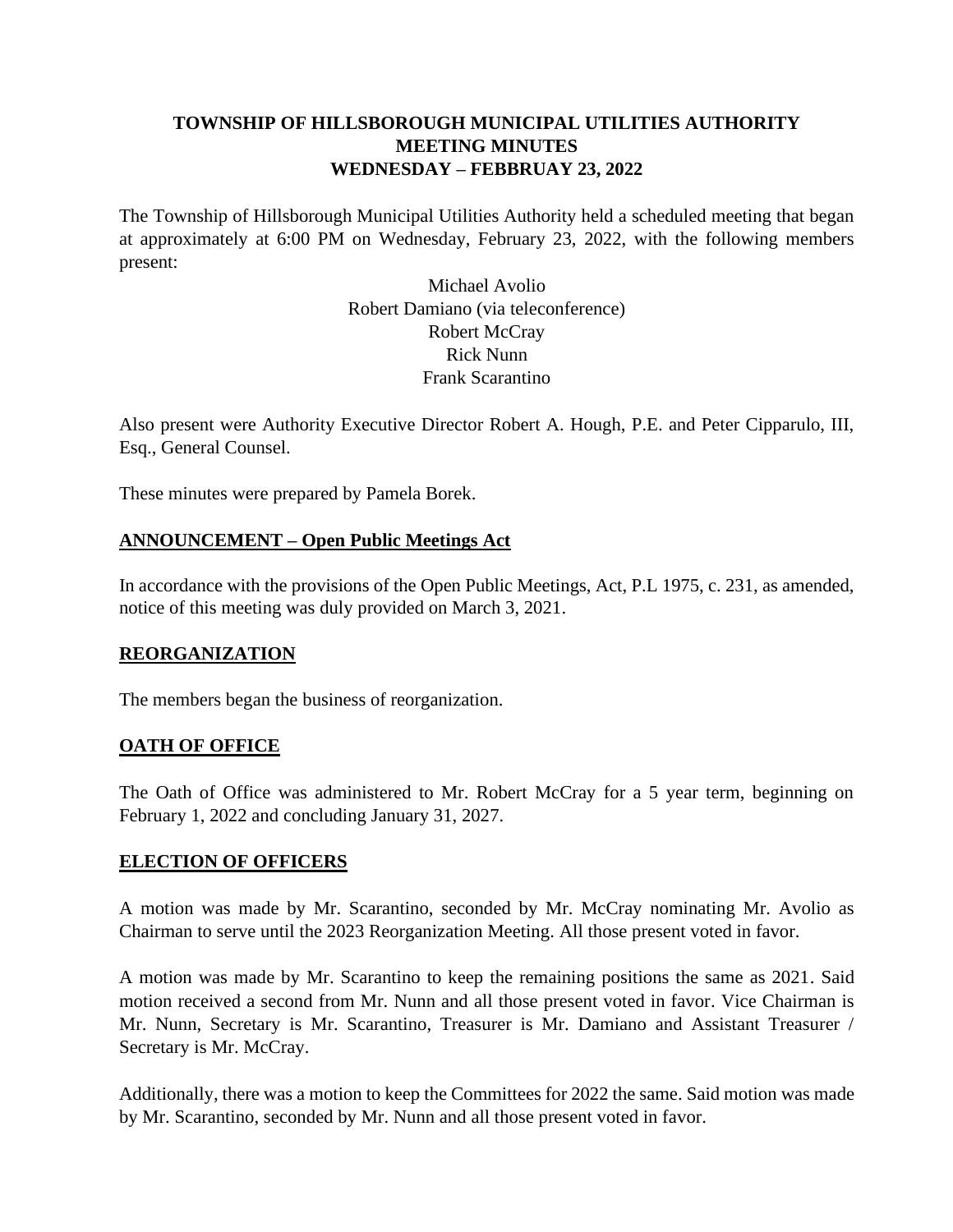## **MATTERS FOR CONSIDERATION**

**RESOLUTION # 22-0223-1 – Resolution Appointing Suplee, Clooney & Company as the Auditor for The Township of Hillsborough Municipal Utilities Authority (TTHMUA)**

**WHEREAS,** there exists a need for Professional Auditing Services to The Township of Hillsborough Municipal Utilities Authority (TTHMUA), and

**WHEREAS,** TTHMUA has determined and certified that the value of the contract may exceed \$17,500; and

**WHEREAS,** funds are available for this purpose, and

**WHEREAS,** the "New Jersey Pay to Play" Law, (N.J.S.A. 19:44A-20.4 et seq) requires that the resolution authorizing the award of contracts for "Professional Services" thru the 'Fair and Open' Process was publicly advertised.

**NOW, THEREFORE, BE IT RESOLVED** by The Township of Hillsborough Municipal Utilities Authority as follows:

1. The Chairman and Secretary be and they are hereby authorized and directed to execute a certain agreement dated February 23, 2022 and filed with the Executive Director of the Authority between the Authority and Suplee, Clooney & Company, for 1 year, from March 1, 2022 to February 28, 2023.

2. The Executive Director shall publish a notice of award of said contract in the Courier News and Hillsborough Beacon in accordance with the provisions of the Local Public Contracts Law.

# **RESOLUTION # 22-0223-2 – Resolution Appointing Hawkins, Delafield & Wood, LLP as the Bond Counsel for The Township of Hillsborough Municipal Utilities Authority (TTHMUA)**

**WHEREAS,** there exists a need for Professional Bond Counsel Services to The Township of Hillsborough Municipal Utilities Authority (TTHMUA), and

**WHEREAS,** TTHMUA has determined and certified that the value of the contract may exceed \$17,500; and

**WHEREAS,** funds are available for this purpose, and

**WHEREAS,** the "New Jersey Pay to Play" Law, (N.J.S.A. 19:44A-20.4 et seq) requires that the resolution authorizing the award of contracts for "Professional Services" thru the 'Fair and Open' Process was publicly advertised.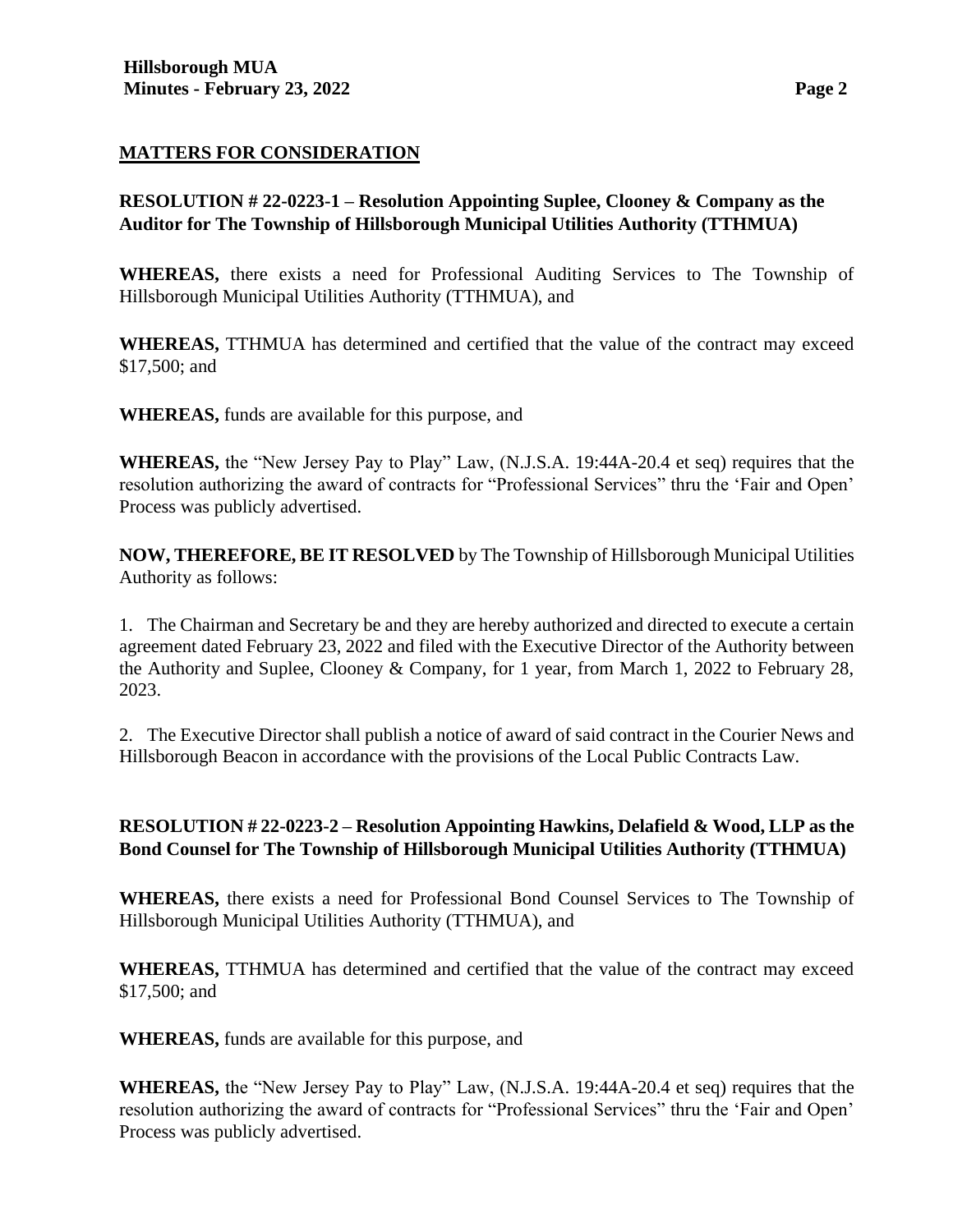**NOW, THEREFORE, BE IT RESOLVED** by The Township of Hillsborough Municipal Utilities Authority as follows:

1. The Chairman and Secretary be and they are hereby authorized and directed to execute a certain agreement dated February 23, 2022 and filed with the Executive Director of the Authority between the Authority and Hawkins, Delafield & Wood, LLP, for 1 year, from March 1, 2022 to February 28, 2023.

2. The Executive Director shall publish a notice of award of said contract in the Courier News and Hillsborough Beacon in accordance with the provisions of the Local Public Contracts Law.

# **RESOLUTION # 22-0223-3 – Resolution Appointing the Law Offices of Peter Cipparulo, III, LLC as the General Counsel for The Township of Hillsborough Municipal Utilities Authority (TTHMUA)**

**WHEREAS,** there exists a need for Professional General Counsel Services consisting of legal advice and professional legal services to The Township of Hillsborough Municipal Utilities Authority (hereinafter the "Authority"); and

**WHEREAS,** TTHMUA has determined and certified that the value of the contract may exceed \$17,500; and

**WHEREAS,** funds are available for this purpose, and

**WHEREAS,** the "New Jersey Pay to Play" Law, (N.J.S.A. 19:44A-20.4 et seq) requires that the resolution authorizing the award of contracts for "Professional Services" thru the 'Fair and Open' Process was publicly advertised.

**NOW, THEREFORE, BE IT RESOLVED** by The Township of Hillsborough Municipal Utilities Authority as follows:

- 1. The Chairman and Secretary be and they are hereby authorized and directed to execute a certain agreement dated February 23, 2022 and filed with the Executive Director of the Authority between the Authority and the Law Offices of Peter Cipparulo, III, LLC, for 1 year, from March 1, 2022 to February 28, 2023.
- 2. The Executive Director shall publish a notice of award of said contract in the Courier News and Hillsborough Beacon in accordance with the provisions of the Local Public Contracts Law.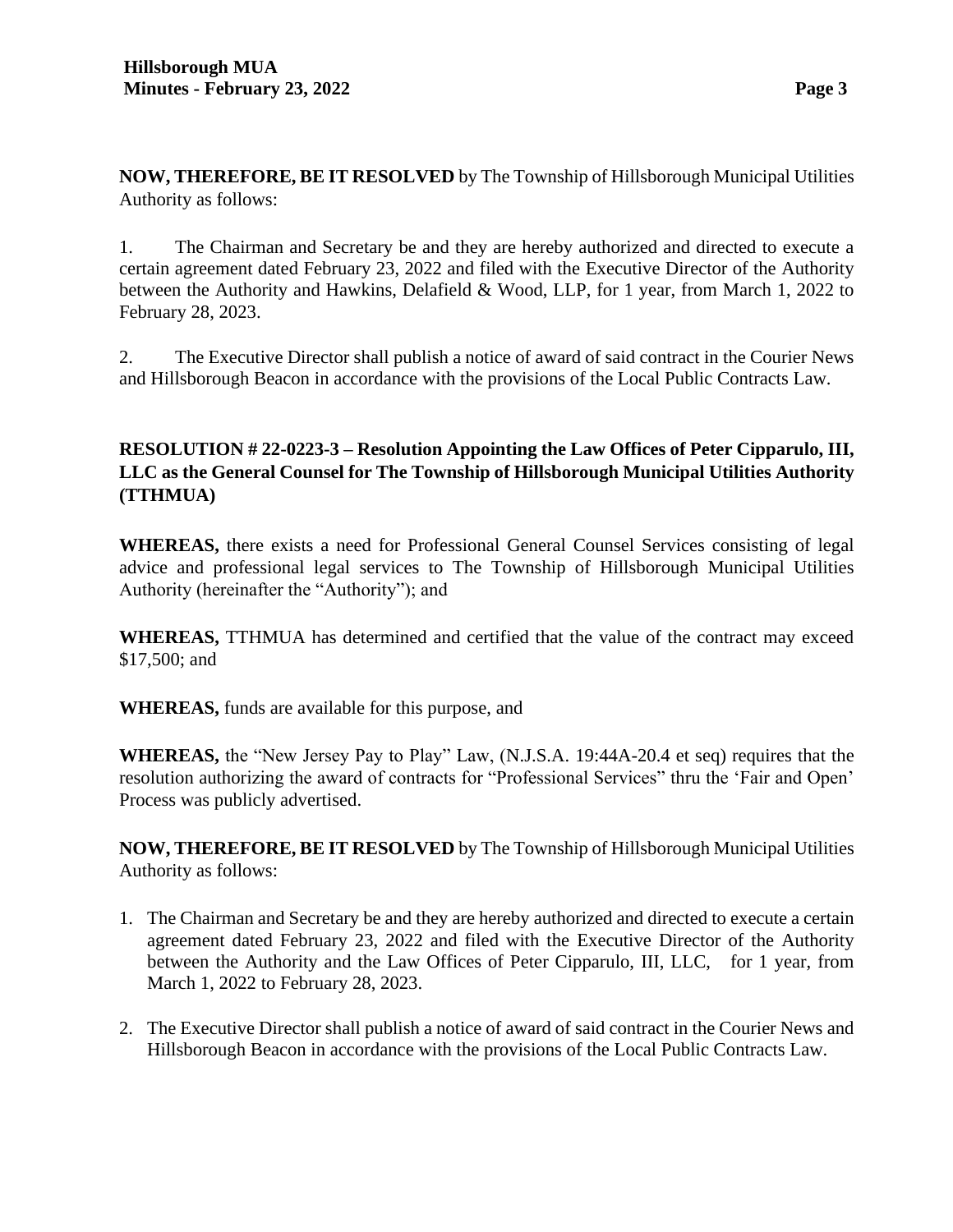# **RESOLUTION # 22-0223-4 – Resolution Appointing Cleary Giacobbe Alfieri & Jacobs, LLC as a Special Counsel for The Township of Hillsborough Municipal Utilities Authority (TTHMUA)**

**WHEREAS,** there exists a need for Professional Special Counsel Services who specializes in Authority law, special legal advice and professional legal services on an as needed basis, to The Township of Hillsborough Municipal Utilities Authority (TTHMUA); and

**WHEREAS,** TTHMUA has determined and certified that the value of the contract may exceed \$17,500; and

**WHEREAS,** funds are available for this purpose, and

**WHEREAS,** the "New Jersey Pay to Play" Law, (N.J.S.A. 19:44A-20.4 et seq) requires that the resolution authorizing the award of contracts for "Professional Services" thru the 'Fair and Open' Process was publicly advertised.

**NOW, THEREFORE, BE IT RESOLVED** by The Township of Hillsborough Municipal Utilities Authority as follows:

- 1. The Chairman and Secretary be and they are hereby authorized and directed to execute a certain agreement dated February 23, 2022 and filed with the Executive Director of the Authority between the Authority and Cleary Giacobbe Alfieri & Jacobs, LLC, for 1 year, from March 1, 2022 to February 28, 2023.
- 2. The Executive Director shall publish a notice of award of said contract in the Courier News and Hillsborough Beacon in accordance with the provisions of the Local Public Contracts Law.

# **RESOLUTION # 22-0223-5 – Resolution Appointing H2M Associates, Inc. as a Consulting Engineer for The Township of Hillsborough Municipal Utilities Authority (TTHMUA)**

**WHEREAS,** there exists a need for Professional Consulting Engineer Services to The Township of Hillsborough Municipal Utilities Authority (TTHMUA); and

**WHEREAS,** TTHMUA has determined and certified that the value of the contract may exceed \$17,500; and

**WHEREAS,** funds are available for this purpose, and

**WHEREAS,** the "New Jersey Pay to Play" Law, (N.J.S.A. 19:44A-20.4 et seq) requires that the resolution authorizing the award of contracts for "Professional Services" thru the 'Fair and Open' Process was publicly advertised.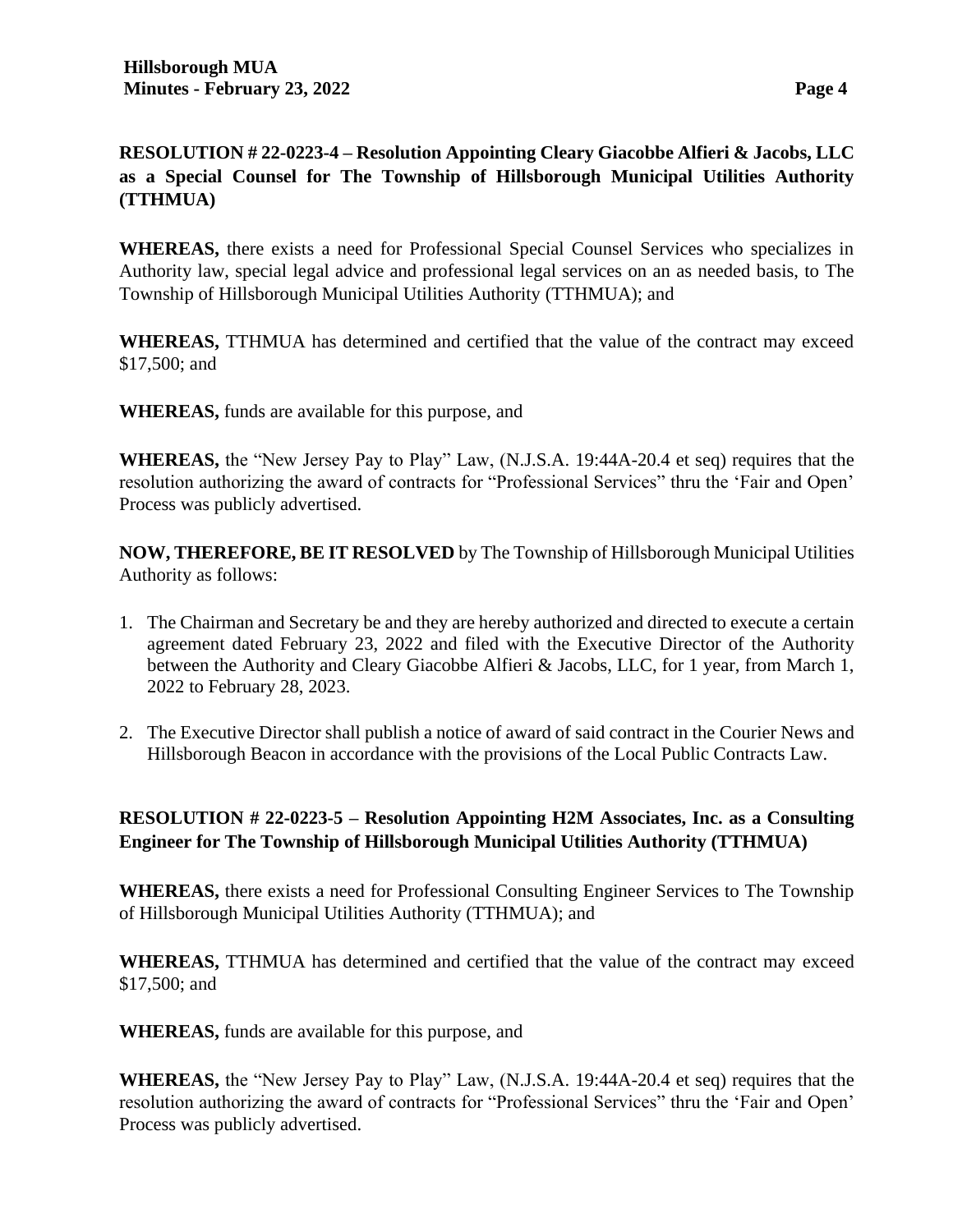**NOW, THEREFORE, BE IT RESOLVED** by The Township of Hillsborough Municipal Utilities Authority as follows:

- 1. The Chairman and Secretary be and they are hereby authorized and directed to execute a certain agreement dated February 23, 2022 and filed with the Executive Director of the Authority between the Authority and H2M Associates, Inc., for 1 year, from March 1, 2022 to February 28, 2023.
- 2. The Executive Director shall publish a notice of award of said contract in the Courier News and Hillsborough Beacon in accordance with the provisions of the Local Public Contracts Law.

# **RESOLUTION # 22-0223-6 – Resolution Appointing Van Note - Harvey Associates, Inc. as a Consulting Engineer for The Township of Hillsborough Municipal Utilities Authority (TTHMUA)**

**WHEREAS,** there exists a need for Professional Consulting Engineer Services to The Township of Hillsborough Municipal Utilities Authority (TTHMUA); and

**WHEREAS,** TTHMUA has determined and certified that the value of the contract may exceed \$17,500; and

**WHEREAS,** funds are available for this purpose, and

**WHEREAS,** the "New Jersey Pay to Play" Law, (N.J.S.A. 19:44A-20.4 et seq) requires that the resolution authorizing the award of contracts for "Professional Services" thru the 'Fair and Open' Process was publicly advertised.

**NOW, THEREFORE, BE IT RESOLVED** by The Township of Hillsborough Municipal Utilities Authority as follows:

- 1. The Chairman and Secretary be and they are hereby authorized and directed to execute a certain agreement dated February 23, 2022 and filed with the Executive Director of the Authority between the Authority and Van Note – Harvey Associates, Inc., for 1 year, from March 1, 2022 to February 28, 2023.
- 2. The Executive Director shall publish a notice of award of said contract in the Courier News and Hillsborough Beacon in accordance with the provisions of the Local Public Contracts Law.

**RESOLUTION # 22-0223-7 – Resolution Appointing Danskin Insurance Agency, Inc. as the Risk Management Consultant for The Township of Hillsborough Municipal Utilities Authority (TTHMUA)**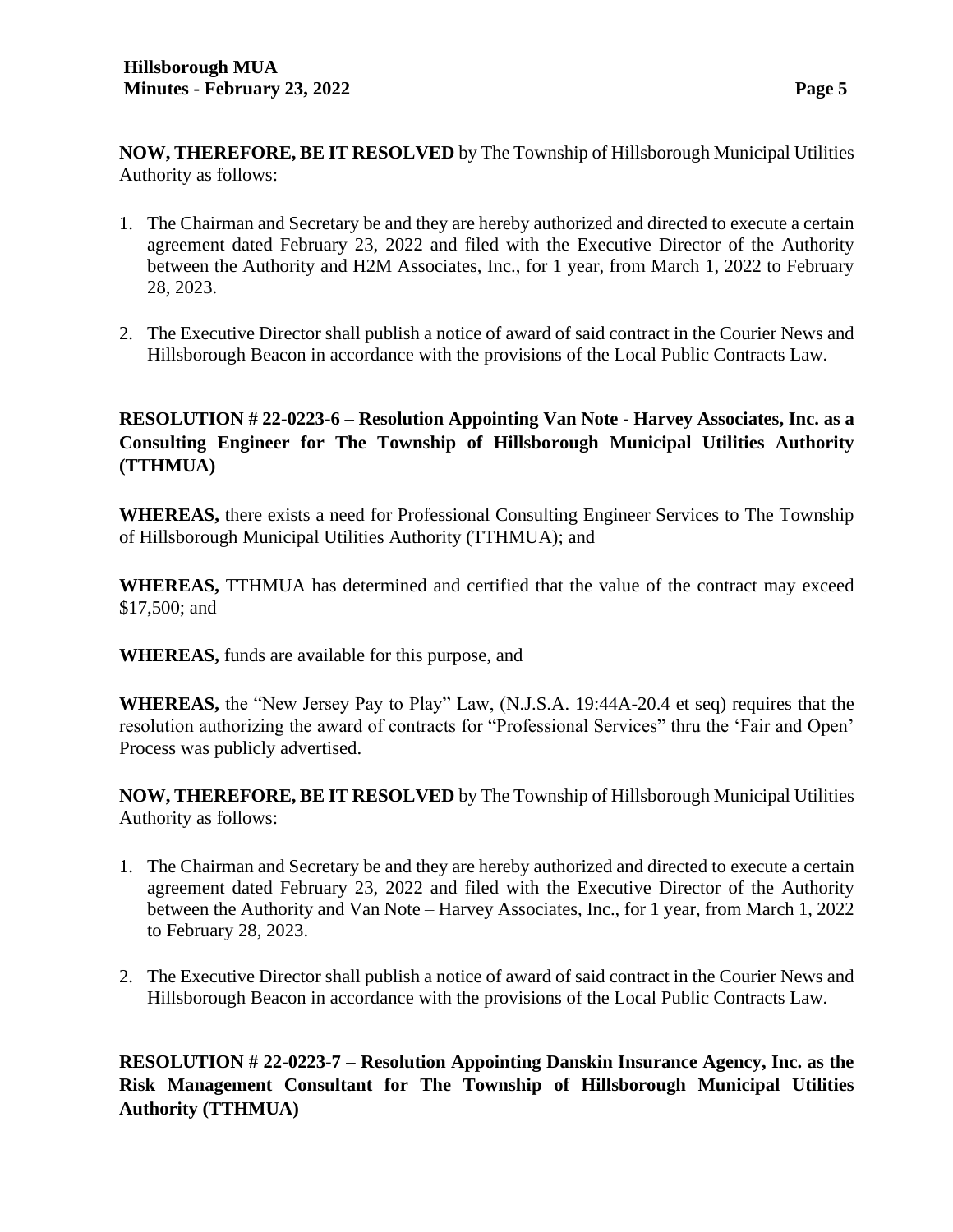**WHEREAS,** the Township of Hillsborough Municipal Utilities Authority is a member of the New Jersey Utility Authorities Joint Insurance Fund, and

**WHEREAS,** the bylaws of said fund require that each Authority appoint a Risk Management Consultant to perform various professional services as detailed in the bylaws; and

**WHEREAS,** the judgmental nature of a Risk Management Consultant's duties renders comparative bidding impractical; and

**WHEREAS,** TTHMUA has determined and certified that the value of the contract may exceed \$17,500; and

**WHEREAS,** funds are available for this purpose, and

**WHEREAS,** the "New Jersey Pay to Play" Law, (N.J.S.A. 19:44A-20.4 et seq) requires that the resolution authorizing the award of contracts for "Professional Services" thru the 'Fair and Open' Process was publicly advertised.

**NOW, THEREFORE, BE IT RESOLVED** by The Township of Hillsborough Municipal Utilities Authority as follows:

- 1. The Chairman and Secretary be and they are hereby authorized and directed to execute a certain agreement dated February 23, 2022 and filed with the Executive Director of the Authority between the Authority and Danskin Insurance Agency, Inc., for 1 year, from March 1, 2022 to February 28, 2023.
- 2. The Executive Director shall publish a notice of award of said contract in the Courier News and Hillsborough Beacon in accordance with the provisions of the Local Public Contracts Law.

# **RESOLUTION # 22-0223-8 – Resolution Adopting an Order of Business for Conducting Meetings of The Township of Hillsborough Municipal Utilities Authority (TTHMUA)**

**BE IT RESOLVED** that the general order of business set forth below be adopted by The Township of Hillsborough Municipal Utilities Authority to govern the proceedings of the Authority at all meetings until the Reorganization Meeting in February 2023.

- 1. Announcement of Compliance with "Open Public Meetings Act"
- 2. Roll Call
- 3. Disposition of Minutes of Prior Meetings
- 4. Business from the Floor
- 5. Correspondence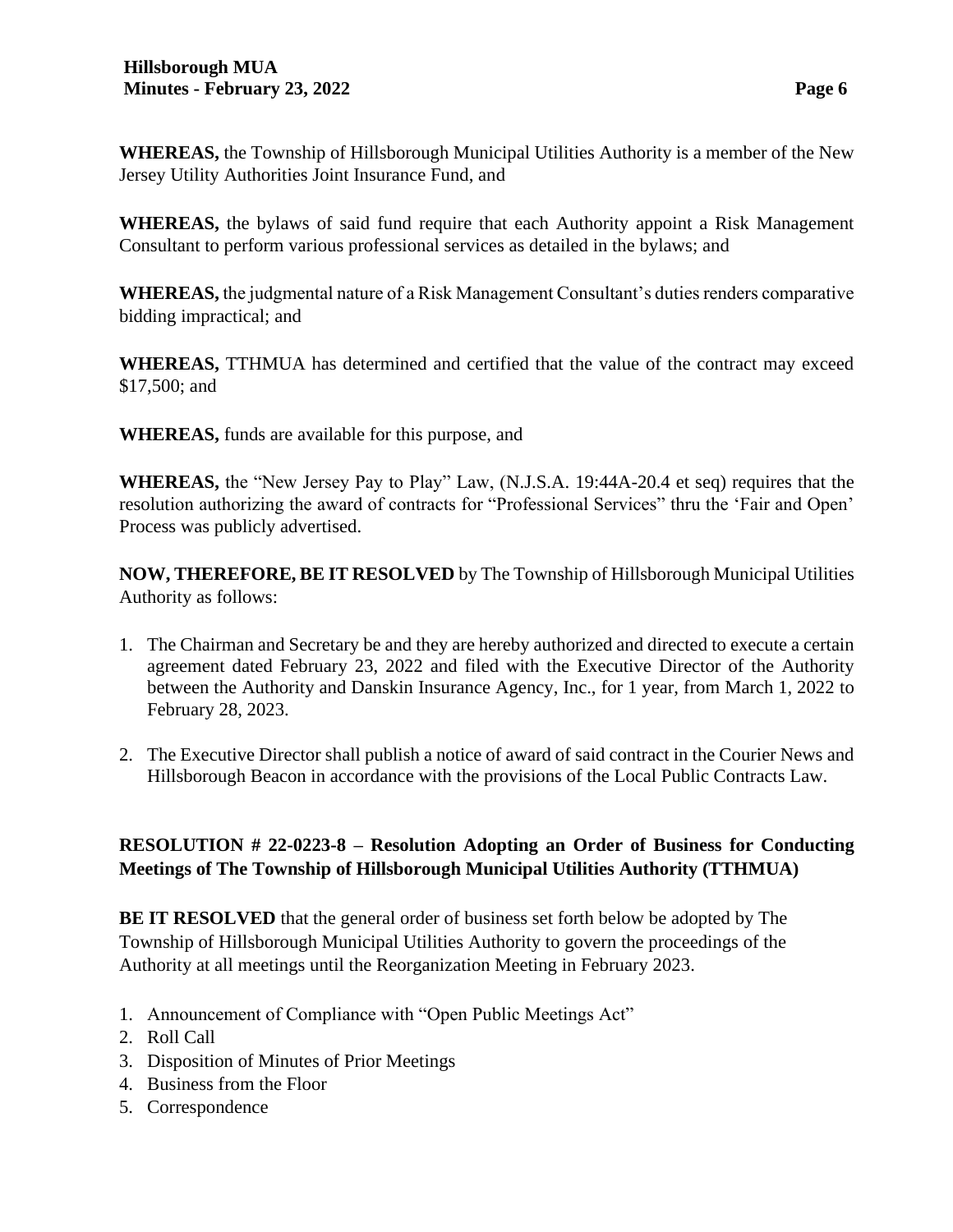6. Matters for Consideration including but not limited to Public Hearings on all matters scheduled pursuant to public notice, such as rate resolutions, bond resolutions, receipt of bids, etc.

- 7. Discussion Items
- 8. Professional Reports from but not limited to Attorney(s), Auditor, Consulting Engineer(s), etc.

9. Committee Reports from but not limited to Engineering / Facilities, Finance, I/I and GIS, and Personnel

- 10. Somerset Raritan Valley Sewerage Authority (SRVSA)
- 11. Approval of Claims / Other Financial Matters

12. Adjournment

# **RESOLUTION # 22-0223-9 – Resolution Adopting the By-Laws of The Township of Hillsborough Municipal Utilities Authority (TTHMUA)**

**BE IT RESOLVED** that the By-Laws of the Township of Hillsborough Municipal Utilities Authority, dated February 2022 and as attached hereto, be adopted by The Township of Hillsborough Municipal Utilities Authority to govern The Township of Hillsborough Municipal Utilities Authority until the Reorganization Meeting in February 2023.

# **RESOLUTION # 22-0223-10 – Resolution Adopting and Authorizing the Publication of the Annual Meeting Calendar of The Township of Hillsborough Municipal Utilities Authority (TTHMUA)**

**BE IT RESOLVED** that in accordance with the provisions of the "Open Public Meetings Act," (C, 321, P.L. 1975) the following schedule of public meetings of The Township of Hillsborough Municipal Utility Authority (TTHMUA) shall be adopted for the year ending February 28, 2023; and

**BE IT FURTHER RESOLVED** that said schedule be posted on TTHMUA's Web site, advertised in the Hillsborough Beacon and the Courier-News, and that copies of said schedule be posted on the bulletin board of TTHMUA and filed with the Hillsborough Township Clerk.

# TOWNSHIP OF HILLSBOROUGH MUNICIPAL UTILITIES AUTHORITY PUBLIC NOTICE

In compliance with the "Open Public Meetings Act" (C, 321, P.L. 1975) of the State of New Jersey, PLEASE TAKE NOTICE that the Township of Hillsborough Municipal Utilities Authority will hold public meetings for the transaction of the Authority business in accordance with the following schedule:

**March 23, 2022 September 28, 2022 April 27, 2022 October 26, 2022**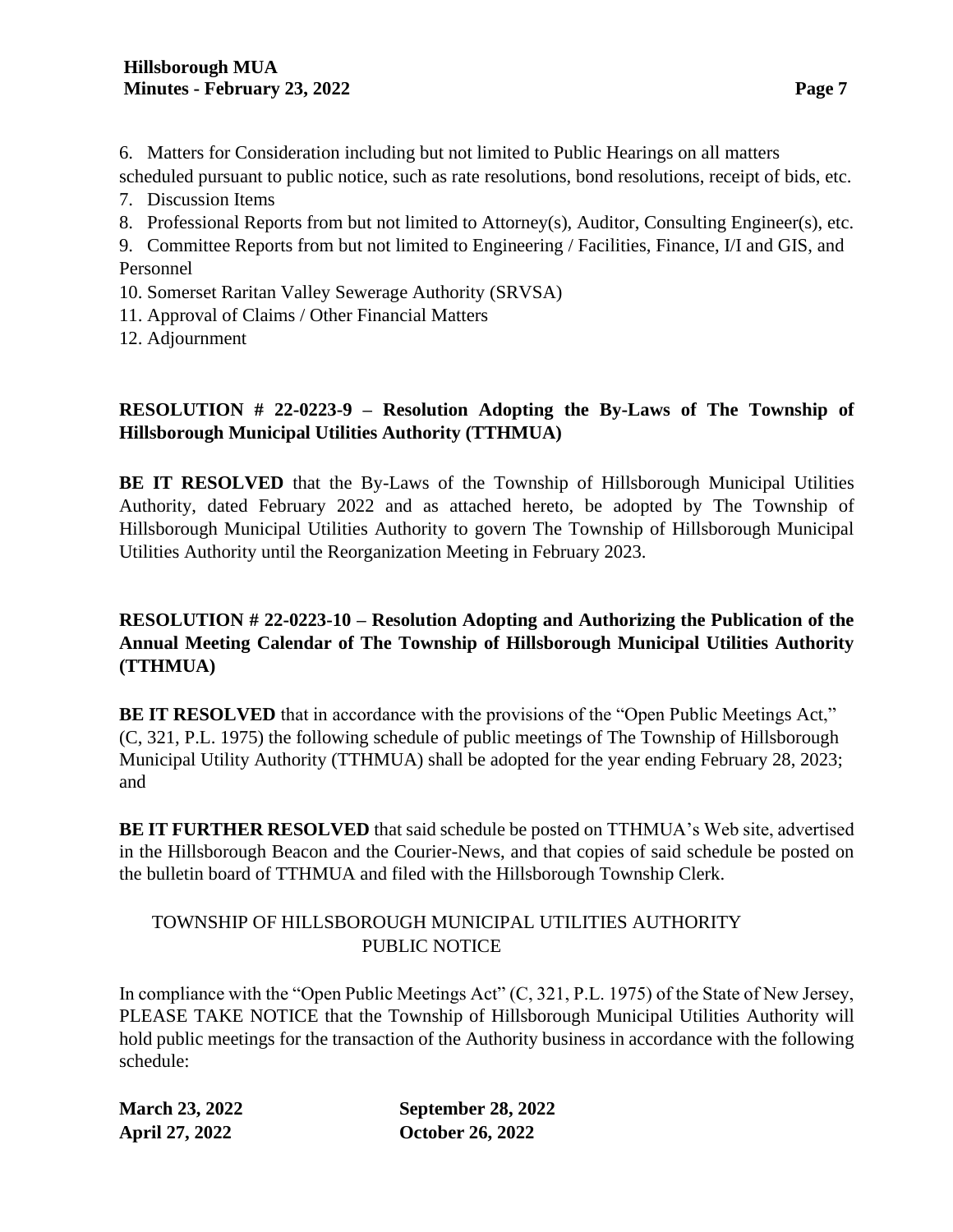| י רצפ<br>. |  |
|------------|--|
|------------|--|

| <b>May 25, 2022</b>  | November 22, 2022 (Tuesday) |
|----------------------|-----------------------------|
| <b>June 22, 2022</b> | <b>December 14, 2022</b>    |
| July 27, 2022        | <b>January 25, 2023</b>     |
| August 24, 2022      | <b>February 22, 2023</b>    |

**PLEASE TAKE FURTHER NOTICE** that all of the above listed meetings will commence at 6:00 P.M. at the offices of the Authority at 220 Triangle Road, Suite 234, in the Township of Hillsborough, County of Somerset, State of New Jersey.

Copies of this notice have been posted on the Authority's Web site and at the offices of the Authority, filed with the Hillsborough Township Clerk, and published in the Courier-News and the Hillsborough Beacon.

### **RESOLUTION # 22-0223-11 – Resolution Authorizing the Mailing of Meeting Notices and Fees of The Township of Hillsborough Municipal Utilities Authority (TTHMUA)**

**BE IT RESOLVED** by The Township of Hillsborough Municipal Utilities Authority that the Executive Director is hereby directed to mail the annual meeting notice and all 48-hour notices to any person so requesting same upon payment to the Authority of the sum of \$10.00 which is hereby declared to be the reasonable sum for each mailing to be made hereunder; provided, however, that mailing to the newspapers shall be without charge.

### **RESOLUTION # 22-0223-12 – Resolution Authorizing the Adoption of an Indemnification Policy for The Township of Hillsborough Municipal Utilities Authority (TTHMUA)**

**BE IT RESOLVED** by The Township of Hillsborough Municipal Utilities Authority that this Indemnification Policy is adopted, as follows:

Section 1. Except as hereinafter provided, The Township of Hillsborough Municipal Utilities Authority ("Authority") shall, upon the request of any present or former official, employee or appointee of the Authority provide for the indemnification and legal defense of any civil action brought against said person or persons arising from an act or omission falling within the scope of their public duties with the Authority.

**Section 2.** The terms of this Resolution and the definition of official, employee and appointee are to be construed liberally in order to effectuate the purposes of this Resolution, except that these terms shall not mean a) any person who is not a natural person; b) any person while providing goods or services of any kind under any contract with the Authority, except an employment contract; c) any person while providing legal or engineering services for compensation unless said person is an employee of the Authority; and d) any person who as a condition of his or her appointment or contract is required to indemnify and defend the Authority and/or secure insurance.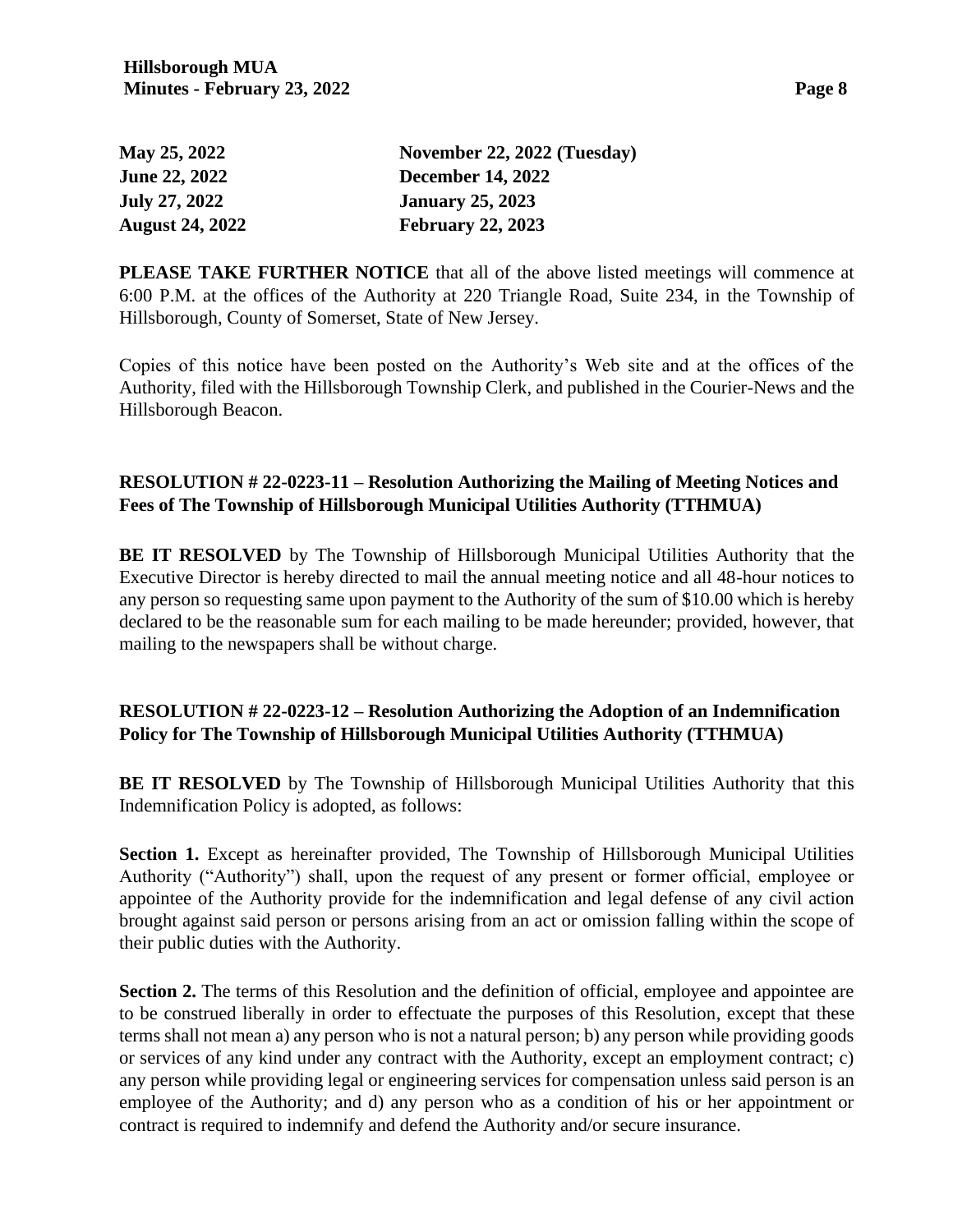**Section 3.** The Authority shall provide for defense of and indemnify any present or former official, employee or appointee of the Authority who becomes a defendant in a civil action if the person or persons involved a) acted or failed to act in a matter in which the Authority has or had an interest; b) acted or failed to act in the discharge of a duty imposed or authorized by law; and c) acted or failed to take action in good faith. For purposes of this Resolution, the duty and authority of the Authority to defend and indemnify shall extend to a cross-claim or counterclaim against said person.

**Section 4.** The Authority shall not indemnify any person against the payment of punitive damages, penalties, or fines, but may provide for the legal defense of such claims in accord with the standards set forth herein. The Authority may refuse to provide for the defense and indemnification of any civil action referred to herein if the Authority determines that a) the act or omission did not occur within the scope of a duty authorized or imposed by law; b) the act or failure to act was the result of actual fraud, willful misconduct or actual malice of the person requesting defense and indemnification; or c) the defense of the action or proceeding by the Authority would create a conflict of interest between the Authority and the person or persons involved.

**Section 5.** In any other action or proceeding, including criminal proceedings, the Authority may provide for the defense of a present or former official, employee or appointee, if the Authority concludes that such representation is in the best interest of the Authority and that the person to be defended acted or failed to act in accord with the standards set forth in this Resolution.

**Section 6.** Whenever the Authority provides for the defense of any action set forth herein and as a condition of such defense, the Authority may assume exclusive control over the representation of such persons defended and such person shall cooperate fully with the Authority.

**Section 7.** The Authority may provide for the defense pursuant to this Resolution by authorizing its General Counsel to act on behalf of the person being defended or by employing other counsel for this purpose or by asserting the right of the Authority under any appropriate insurance policy that requires the insurer to provide defense.

**Section 8.** This Resolution shall take effect immediately.

# **RESOLUTION # 22-0223-13 – Resolution Designating the Official Newspapers of The Township of Hillsborough Municipal Utility Authority (TTHMUA)**

**BE IT RESOLVED** that the Hillsborough Beacon and the Courier News be and are hereby designated the official newspapers of The Township of Hillsborough Municipal Utility Authority**.**

**RESOLUTION # 22-0223-14 – Resolution Establishing the Office Hours and Holiday Schedule of The Township of Hillsborough Municipal Utility Authority (TTHMUA)**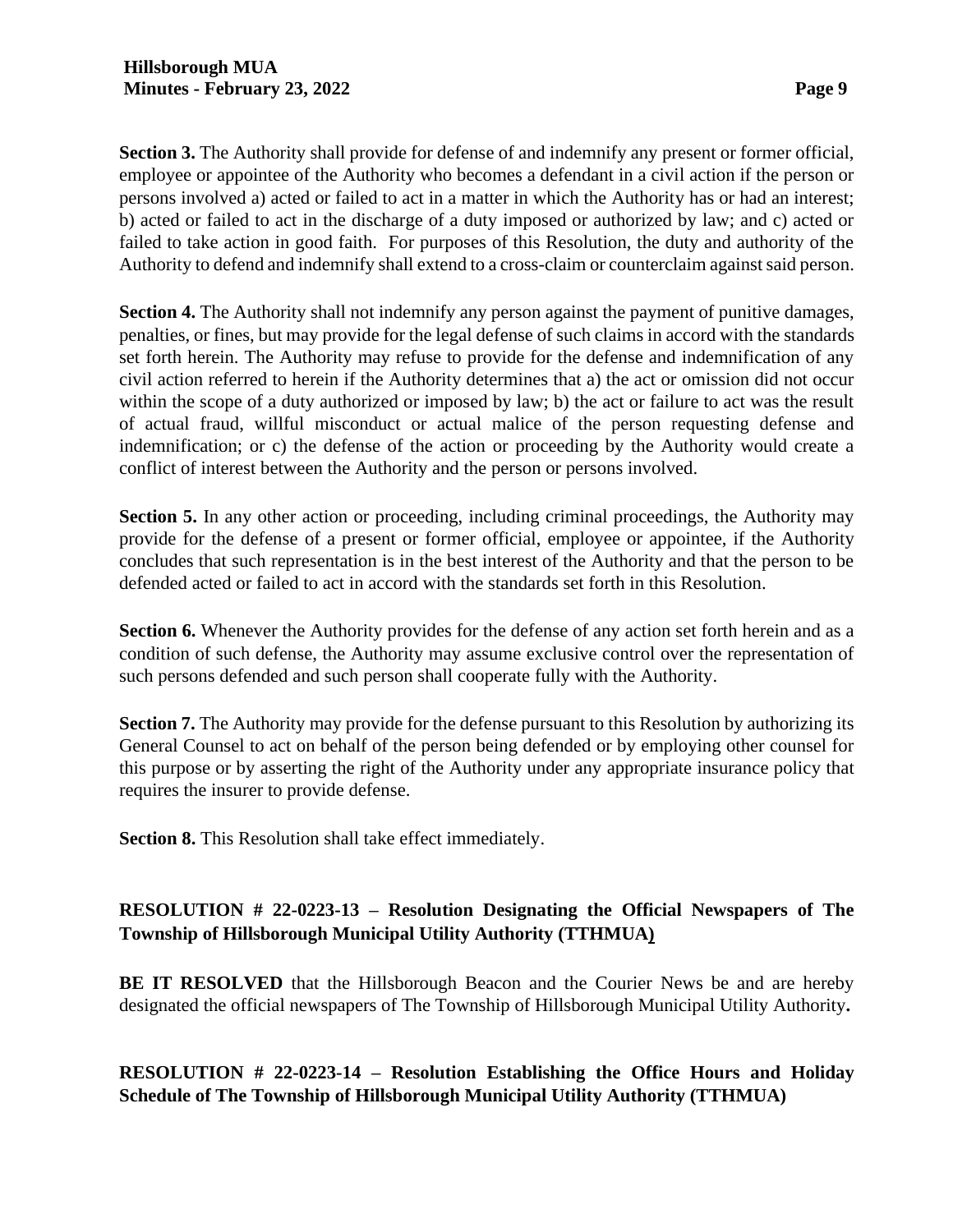**BE IT RESOLVED** that the offices of The Township of Hillsborough Municipal Utility Authority shall be open from 9:00 A.M. until 4:00 P.M. daily Monday through Friday; and

**BE IT FURTHER RESOLVED** that the offices of the Authority shall be closed in observance of the following holidays as well as such other holidays as may be declared from time to time by resolution of the Authority:

| New Year's Day         | Columbus Day                |
|------------------------|-----------------------------|
| Martin Luther King Day | <b>General Election Day</b> |
| Lincoln's Birthday     | Veteran's Day               |
| Presidents Day         | Thanksgiving Day            |
| Good Friday            | <b>Thanksgiving Friday</b>  |
| <b>Memorial Day</b>    | Christmas Day               |
| Independence Day       | Day after Christmas         |
| Labor Day              |                             |

# **RESOLUTION # 22-0223-15 – Appointing Robert A. Hough, P.E., Executive Director of The Township of Hillsborough Municipal Utilities Authority (TTHMUA) as the Certifying Officer and Collector of Charges of TTHMUA**

**BE IT RESOLVED** by The Township of Hillsborough Municipal Utilities Authority, in accordance with N.J.S.A. 40:14B-18, that Robert A. Hough, P.E., Executive Director of The Township of Hillsborough Municipal Utilities Authority, be and is hereby appointed Certifying Officer and Collector of Charges of The Township of Hillsborough Municipal Utilities Authority.

# **RESOLUTION # 22-0223-16 – Resolution Appointing Robert A. Hough, P.E., Executive Director of The Township of Hillsborough Municipal Utilities Authority (TTHMUA) as the Public Agency Compliance Officer of TTHMUA**

**BE IT RESOLVED** by The Township of Hillsborough Municipal Utilities Authority, in accordance with N.J.A.C. 17:27-3.5, that Robert A. Hough, P.E., Executive Director of The Township of Hillsborough Municipal Utilities Authority, be and is hereby appointed Public Agency Compliance Officer of The Township of Hillsborough Municipal Utilities Authority.

# **RESOLUTION # 22-0223-17 – Resolution Adopting a Cash Management Plan for The Township of Hillsborough Municipal Utilities Authority (TTHMUA)**

**BE IT RESOLVED** that the following Cash Management Plan be adopted by the Township of Hillsborough Municipal Utilities Authority and the Executive Director be authorized to implement said plan: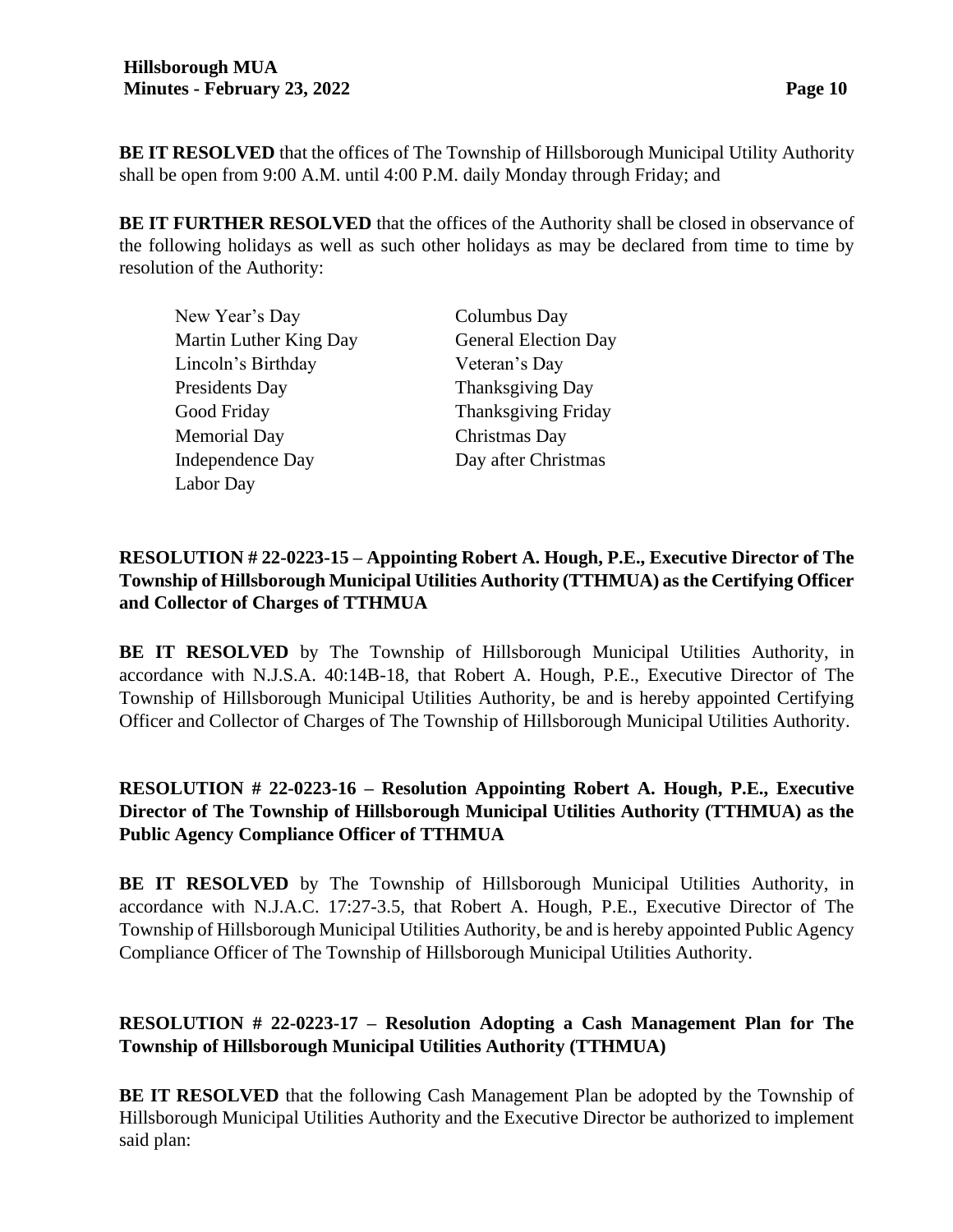1. All funds received by the Authority shall be deposited in designated depositories within 24 hours of receipt.

2. All funds shall be deposited in interest bearing accounts.

3. The Executive Director is hereby authorized to negotiate the purchase and sale of U.S. Government obligations, or to invest in time open accounts or certificates of deposit, whichever shall provide the most favorable rates of interest.

4. All claims shall be approved for payment by a majority of the members and checks shall be issued in payment of said claims in accordance with the authorization for disbursements adopted by the Authority.

# **RESOLUTION # 22-0223-18 – Resolution Designating the Official Depositories for The Township of Hillsborough Municipal Utilities Authority (TTHMUA)**

**BE IT RESOLVED** that the following banks be designated as Depositories for funds of The Township of Hillsborough Municipal Utilities Authority until the Reorganization Meeting in February 2023**.**

| <b>Affinity Credit Union</b>      | <b>Amboy National Bank</b>               |
|-----------------------------------|------------------------------------------|
| <b>Bank of America</b>            | Chase Bank                               |
| <b>Constitution National Bank</b> | Financial Resources Federal Credit Union |
| <b>Fulton Bank</b>                | Peapack Gladstone Bank                   |
| <b>PNC Bank</b>                   | Provident Bank                           |
| TD Bank                           | <b>Valley National Bank</b>              |
| Wells Fargo Bank NA               | <b>Unity Bank</b>                        |
|                                   |                                          |

**BE IT FURTHER RESOLVED** that the Treasurer be and is hereby authorized to assign the various accounts of the Authority to any of the above-named depositories.

# **RESOLUTION # 22-0223-19 – Resolution Authorizing Disbursements for The Township of Hillsborough Municipal Utilities Authority (TTHMUA)**

**BE IT RESOLVED** that all disbursements of The Township of Hillsborough Municipal Utilities Authority Operating Fund, Construction Fund, General Fund, and Inspection Trust Fund shall be made by checks signed by any two members of the Authority and countersigned by the Executive Director.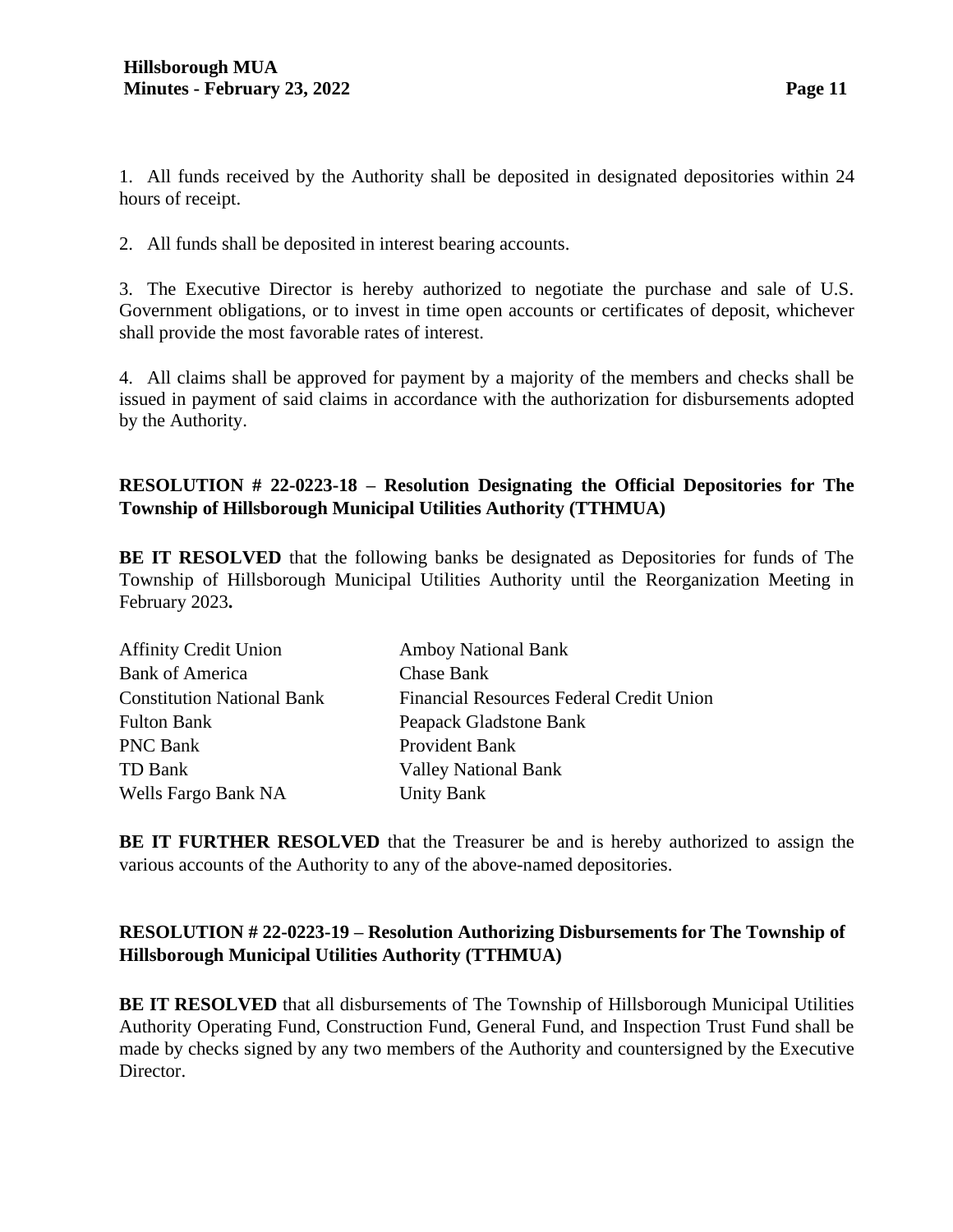**BE IT FURTHER RESOLVED** that all disbursements of The Township of Hillsborough Municipal Utilities Authority Petty Cash Account be made by checks signed by any member of the Authority and the Executive Director of the Authority; and

**BE IT FURTHER RESOLVED** that all disbursements of The Township of Hillsborough Municipal Utilities Authority Revenue Fund transmitting revenues to the Trustee be made by checks signed by any one of the following:

| Chairman                  | Vice-Chairman             |
|---------------------------|---------------------------|
| Secretary                 | Treasurer                 |
| Asst. Secretary/Treasurer | <b>Executive Director</b> |

# **RESOLUTION # 22-0223-20 – Resolution Authorizing Payroll Disbursements for The Township of Hillsborough Municipal Utilities Authority (TTHMUA)**

**BE IT RESOLVED** that salaries and wages be paid by checks disbursed from the payroll account on a biweekly, monthly or quarterly basis as elected by the employees, said checks to be signed by any one of the following:

| Chairman                  | Vice-Chairman             |
|---------------------------|---------------------------|
| Secretary                 | Treasurer                 |
| Asst. Secretary/Treasurer | <b>Executive Director</b> |

# **RESOLUTION # 22-0223-21 – Resolution Authorizing Investments for The Township of Hillsborough Municipal Utilities Authority (TTHMUA)**

**BE IT RESOLVED** that the Executive Director is hereby authorized to negotiate the purchase and sale of U.S. Government obligations, or to invest in time open accounts or certifications of deposit, whichever is the most favorable to achieve the best program for the investment of Authority funds; and

**BE IT FURTHER RESOLVED** that all such transactions shall be reported to the Board at the following regular meeting of the Authority.

A motion to approve the consent agenda was made by Mr. Nunn, seconded by Mr. Scarantino and all present voted in favor of the above consent agenda items.

The 2022 Reorganization meeting adjourned at approximately 6:10 pm.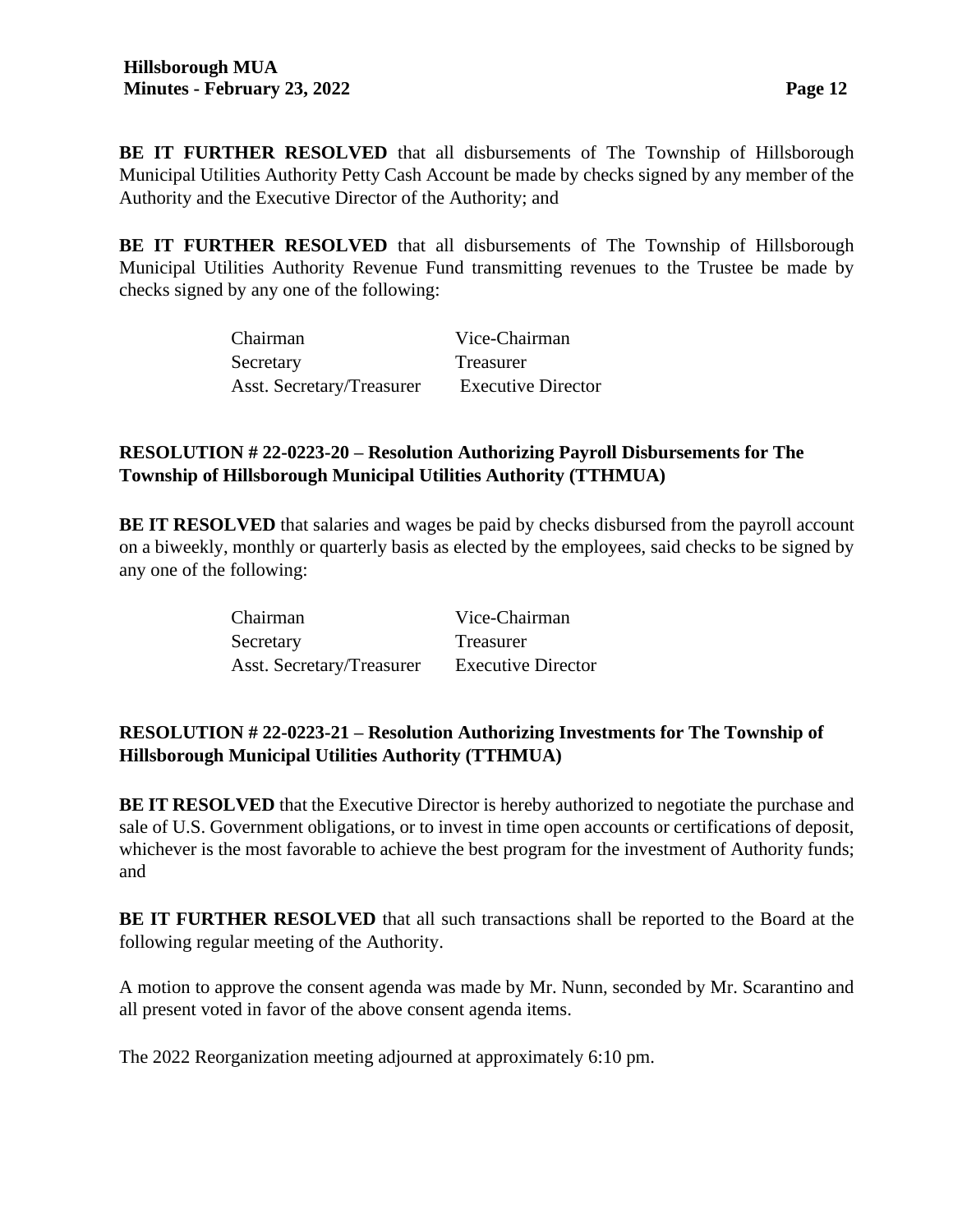#### **REGULAR MEETING AGENDA**

The Township of Hillsborough Municipal Utilities Authority continued with a scheduled meeting that began at approximately 6:11 pm on Wednesday, February 23, 2022, with the following members present:

> Michael Avolio Robert Damiano (via teleconference) Robert McCray Rick Nunn Frank Scarantino

Also present were Authority Executive Director Robert A. Hough, P.E. and Peter Cipparulo, III, Esq., General Counsel.

### **APPROVAL OF MINUTES**

**January 26, 2022 Regular Session Minutes -** Motion to approve by Mr. Scarantino, second by Mr. Nunn and the roll call vote was: Chairman Avolio -yes, Mr. Nunn – yes and Mr. Scarantino. Mr. Damiano and Mr. McCray abstained.

#### **BUSINESS FROM THE FLOOR**

None at this time

#### **CORRESPONDENCE**

None at this time

#### **MATTERS FOR CONSIDERATION**

**RESOLUTION # 22-0223-22 - Resolution Authorizing Approval of a Sanitary Sewer Extension for Harvesters Gospel Center, Inc. for the Harvest Gospel Church, 490 Hillsborough Road, Block 203.10, Lot 30 in the Township of Hillsborough**

**WHEREAS,** Harvesters Gospel Center, Inc., 12 Lilac Lane, Somerset, New Jersey has requested a sanitary sewer extension for the project known as Harvest Gospel Church, 490 Hillsborough Road located on Block 203.10, Lot 30 in the Township of Hillsborough, Somerset County, New Jersey; and

**WHEREAS,** the proposed project consists of a 5,800 square-foot church that will have 180 seats (180 seats x 3 gpd per seat  $= 540$  gpd) and an existing house which will be repurposed for a 2,635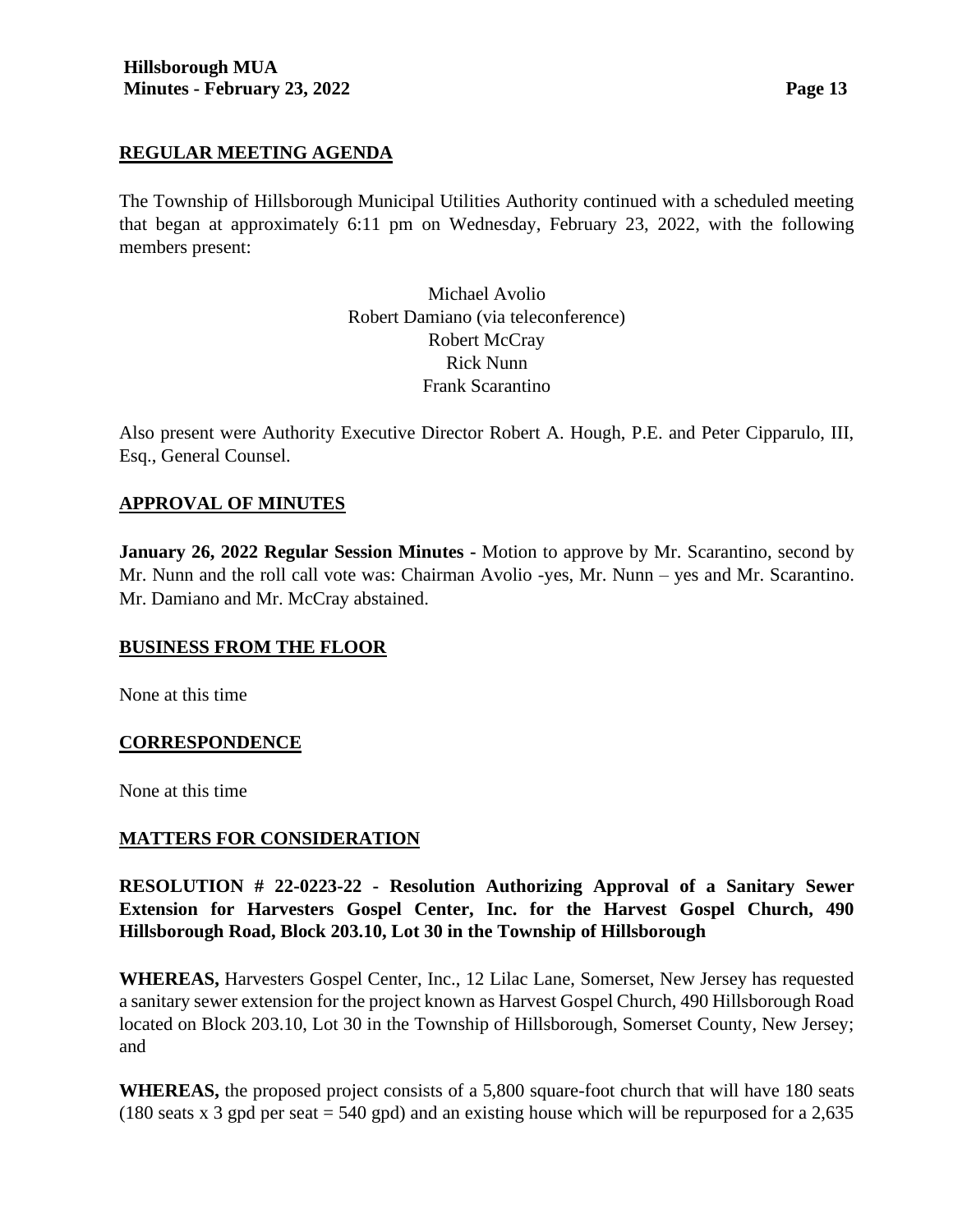square-foot  $(2,635 \text{ square-feet x } 0.100 \text{ gpd per square-foot} = 263 \text{ gpd})$  parsonage with small meeting rooms for group prayer and youth groups; and

**WHEREAS,** in addition, there will be a sanitary sewer lateral constructed to serve an existing single family dwelling (300 gpd) at 500 Hillsborough Road (Block 203.10, Lot 29); and

**WHEREAS,** the total wastewater flow to be generated from this project is 1,103 GPD and will be conveyed via TTHMUA facilities to the Somerset Raritan Valley Sewerage Authority; and

**WHEREAS,** the connection of the proposed connections will be via a gravity sewer; and

**WHEREAS,** plan sheets 5 of 10 and 9 of 10 entitled "Harvest Gospel Center, Lot 30, Block 203.10, in Township of Hillsborough, Somerset County, New Jersey prepared by Stires Associates, P.A. dated 10/22/2019, last revised 02/10/2022" has been reviewed by the Township of Hillsborough Municipal Utilities Authority staff.

**NOW, THEREFORE, BE IT** RESOLVED by the Township of Hillsborough Municipal Utilities Authority that this sanitary sewer connection be approved subject to the following conditions:

1. TTHMUA review memo of February 15, 2022.

2. Approval of the Somerset Raritan Valley Sewerage Authority.

3. As-built plans of the sanitary sewer connection shall be prepared by the applicant's engineer. Two (2) sets shall be provided to the Authority in reproducible form on mylar. In addition, the plans should be submitted in electronic computer aided design (CAD) format.

4. Performance Bond and inspection fees in the amounts established by the Authority shall be provided to the Township of Hillsborough Municipal Utilities Authority for the proposed sewerage facilities prior to construction, as may be applicable.

5. Maintenance Bond in the amount and form required by the Township of Hillsborough Municipal Utilities Authority shall be provided to the Authority for a period of up to two (2) years from the date of release of the Performance Bond, as may be applicable.

6. All on-site sanitary sewer facilities such as sewer mains and force mains, laterals and connections shall be the responsibility of the owner.

7. Approval shall remain in effect for a period of two (2) years, at which time, if construction of the facilities has not been initiated, re-approval will be required**.**

**BE IT FURTHER RESOLVED** that this project be forwarded to the Somerset Raritan Valley Sewerage Authority for approval and the Executive Director be authorized to execute applications required in connection with said submittal.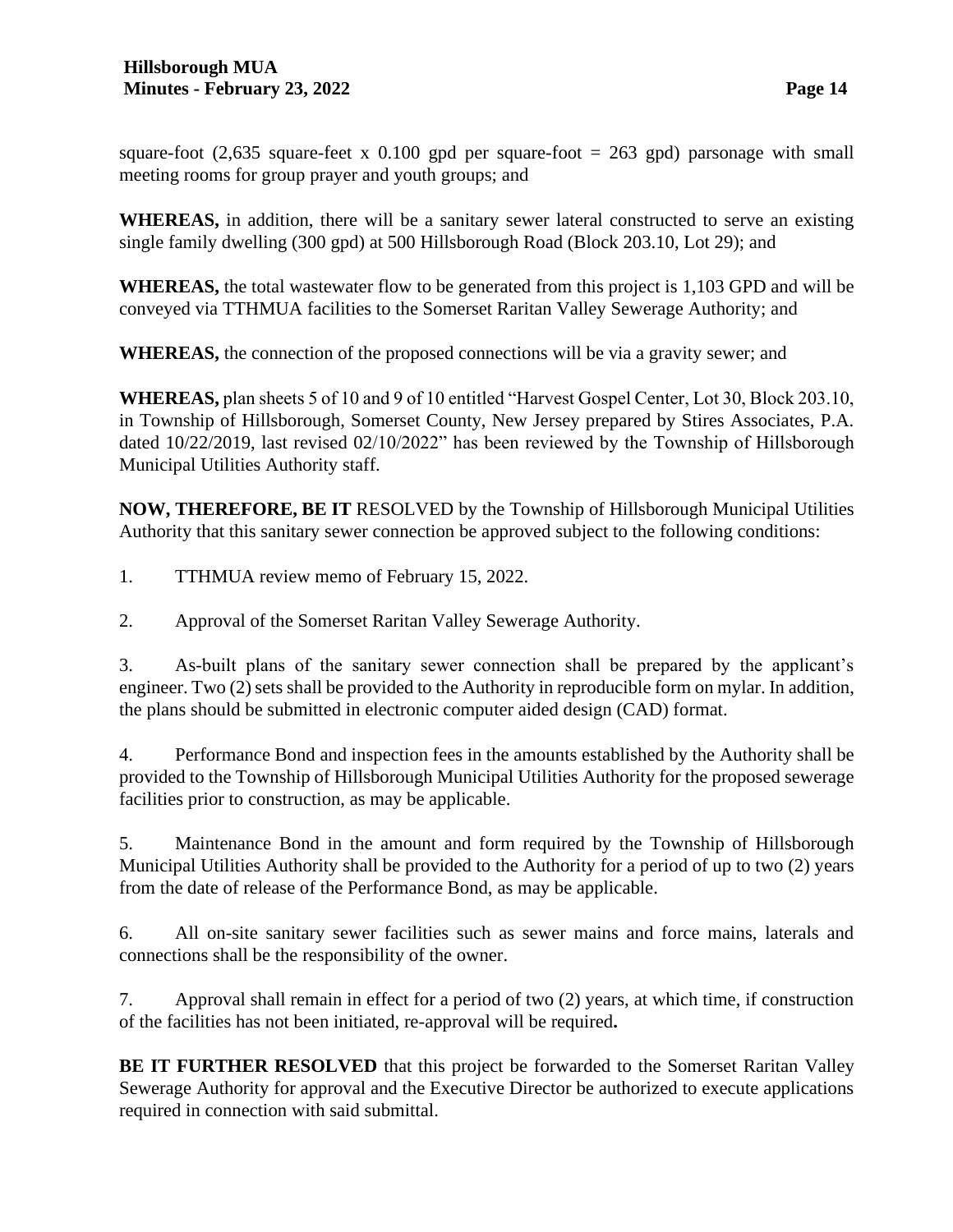Mr. Hough reported that normally this would not be a resolution, however, to memorialize the fact that the neighbor is being served as well, this was an appropriate action.

A motion was made by Mr. Damiano, seconded by Mr. McCray, and all those present voted in favor.

## **DISCUSSION**

# **Remnants of Hurricane Ida – TTHMUA Impacts / Update on Insurance Claims** o **Sunnymeade Pump Station**

Mr. Hough reported that he continues to have weekly status update meetings with FEMA and NJOEM. All data has been entered thus far and now waiting for FEMA to respond.

Mr. Nunn inquired about the temporary equipment and Mr. Hough reported that it has been and will be placed in areas that were not flooded during Ida.

### **Sunnymeade Pump Station and Force Main Project**

- **Design / Easement Update** 
	- **Pump Station design and permit submissions and modification due to remnants of Hurricane Ida and NJDEP Water Bank Financing Program**
- **Copart Update**
- **Green Acres Update**
	- **Tree planting in the park approved**
- **Norfolk Southern Railway Company Agreement**
- **Santos Property** 
	- **Issues with proposed realignment**
- **Flow Meter Installation**
	- **Pump Station Design Flows**
- **NJDEP Water Bank Financing Program**
	- **Status / Update**

Mr. Hough reported that NJDEP accepted Grubb's Cultural Resource Survey report and no further studies are required. The flow meters at thee Sunnymeade pump station have been removed. Two (2) months of data was collected including peaks and several rainfall events. A meeting with SRVSA is being scheduled to review the flow data. NJDEP has provided favorable feedback on the relocation of pump station and generator, this will now require new / revised applications to be submitted along with revised plans. Mr. Hough presented a draft resolution for consideration for additional scope of work by Van Note - Harvey for the additional engineering and permitting services needed.

**RESOLUTION # 22-0223-23 - Resolution Authorizing the Executive Director to Execute an Agreement with Van Note – Harvey Associates, Inc. (VNHA) for Additional Engineering and Permitting Services Related to the Sunnymeade Pump Station**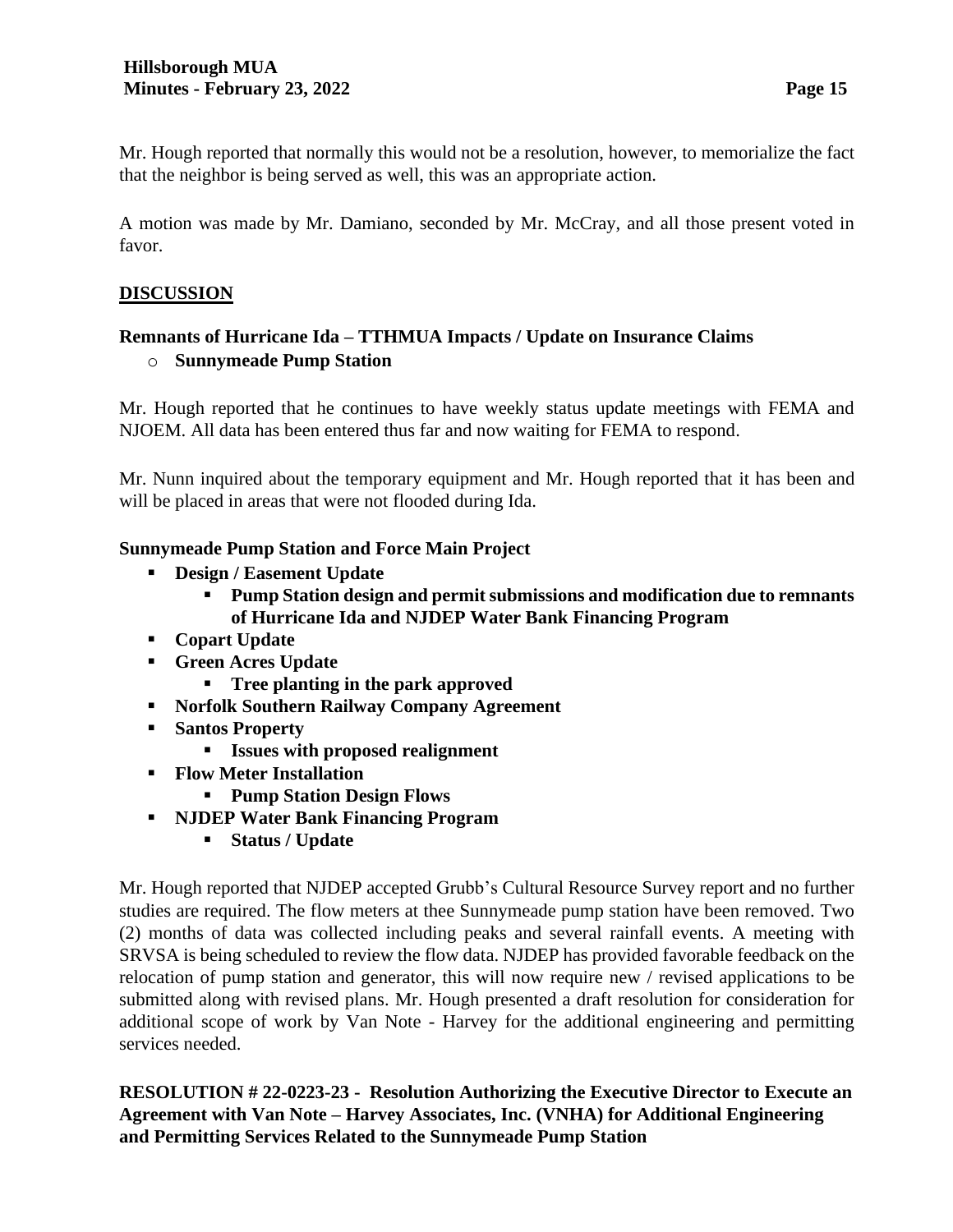**WHEREAS,** as a result of the record flooding resulting from the remnants of Hurricane Ida in September 2021, The Township of Hillsborough Municipal Utilities Authority (TTHMUA) and Van Note – Harvey Associates, Inc. (VNHA) have been working with the New Jersey Department of Environmental Protection (NJDEP) concerning modifications to the existing Sunnymeade Pump Station design drawings and permits; and

**WHEREAS,** additional engineering design services and permitting services are required to develop documents that take into account the record flood elevations experienced from the remnants of Hurricane Ida in September 2021; and

**WHEREAS,** VNHA has provided TTHMUA with a scope of services and estimated not to exceed fees for \$77,500.00 to prepare revised design documents and permit applications; and

**WHEREAS,** the Executive Director recommends that said work be completed and submitted to the NJDEP for revised approvals and permits.

**NOW, THEREFORE, BE IT RESOLVED** by the Township of Hillsborough Municipal Utilities Authority that the Executive Director is hereby authorized to execute an agreement with Van Note – Harvey Associates, Inc. for additional engineering and permitting services related to the Sunnymeade Pump Station.

A motion was made by Mr. Scarantino, seconded by Mr. McCray, and all those present voted in favor.

### **Blackwell's Mills Pump Station Replacement**

- **Project Status**
	- **Treatment Works Approval (TWA) is pending**

Previous issue resolved regarding the Wastewater Management Plan (WMP) and the TWA is expected by next week.

### **Rehabilitation of Route 206 Gravity Sanitary Sewer Laterals**

- **Project Status**
	- **Project schedule update**

Mostly completed and should be finalized in mid-March.

### **Mulford Lane Pump Station Replacement**

- **Project Status**
	- **Design work update**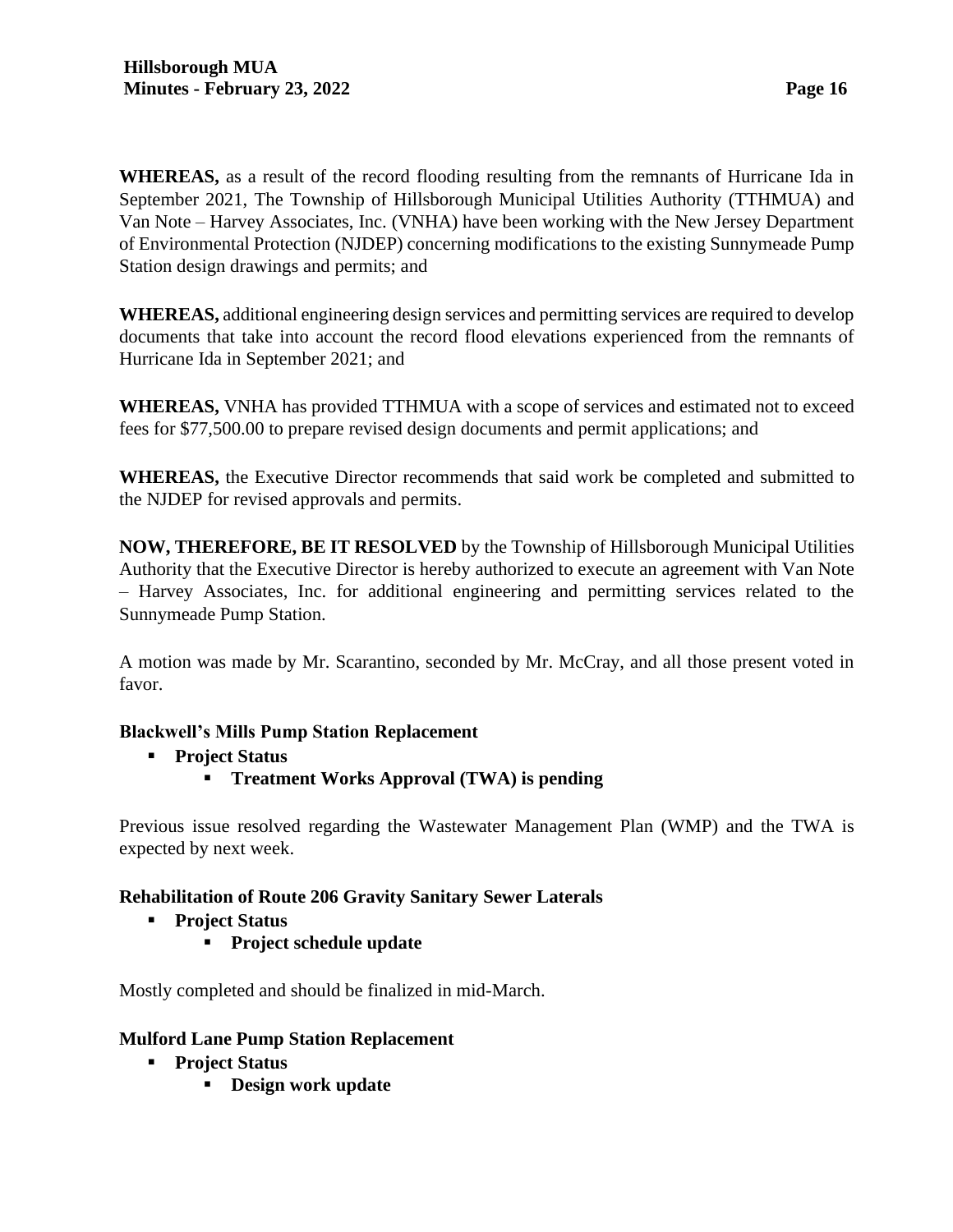Progress meeting with H2M is scheduled for this week. There is a consideration to possibly do the generator work ahead of the rest of the project.

## **2021 Facilities Plan Update**

All data has been received and the report will be updated and finalized. It will then be sent out to the Board.

# **2022 Summary Will Serve Letters & Sewer Connection Letters**

No projects added.

### **2022 Summary Sewer Connection Letters**

One new project added.

#### **COMMITTEE REPORTS**

**Engineering / Facilities** – No report at this time

**Finance** – No report at this time.

**I/I and GIS** – No report at this time.

**Personnel** – Mr. Hough reported that there is an advertisement out for the current open position and resumes are being accepted.

#### **Miscellaneous Discussion**

Chairman Avolio asked for a Flag to be placed in the board room as well as a TV screen.

Mr. Hough reported the vehicle GPS is providing good data.

### **SRVSA REPORT** – no report.

### **CLAIMS LIST**

| <b>Operating Fund</b> | \$1,147,314.23 |
|-----------------------|----------------|
| <b>General Fund</b>   | 32,064.45      |

Motion to approve claims lists was made by Mr. Nunn, seconded by Mr. Scarantino and all those present voted in favor.